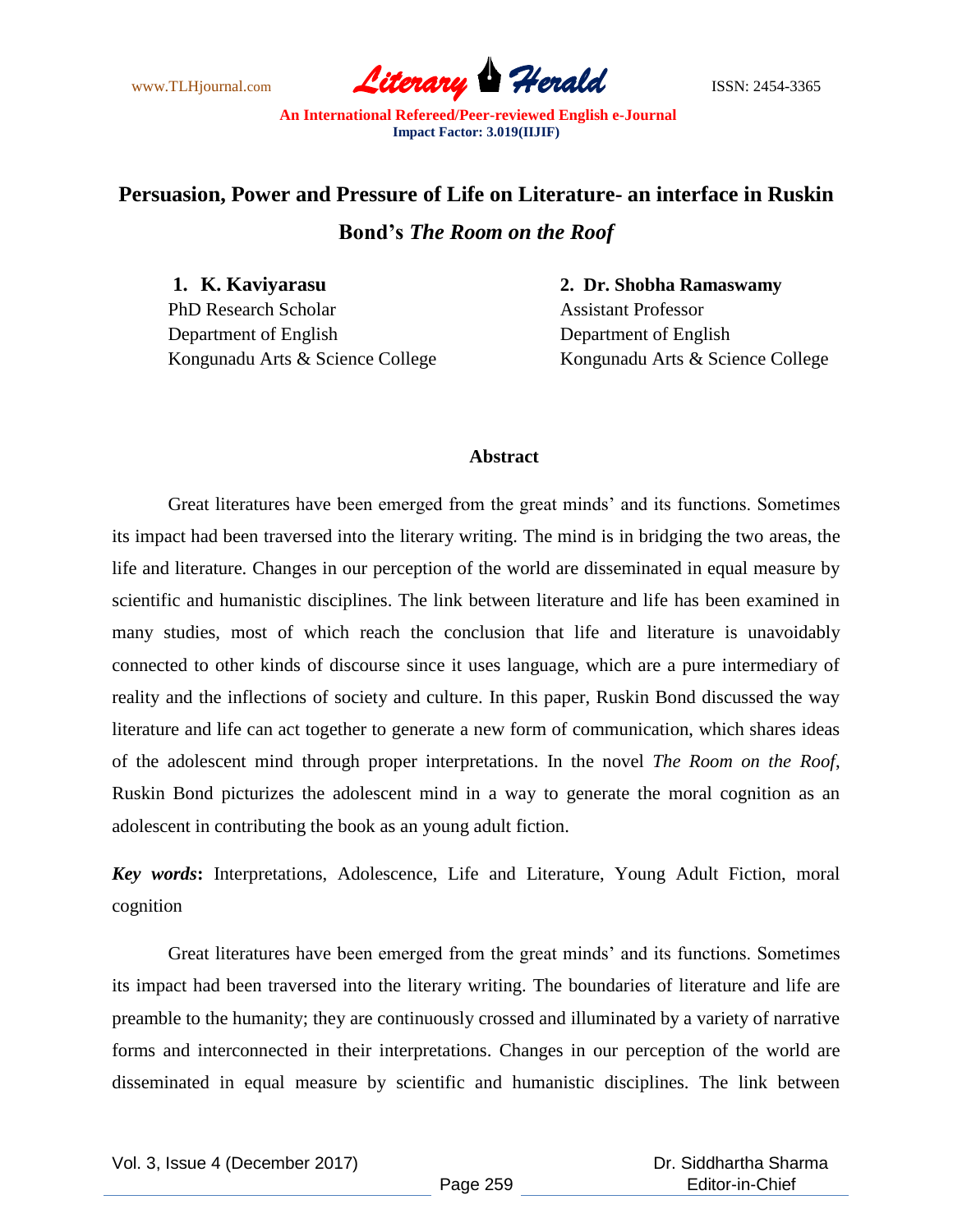

literature and life has been examined in many studies, most of which reach the conclusion that life and literature is unavoidably connected to other kinds of discourse since it uses language, which are a pure intermediary of reality and the inflections of society and culture. In this paper, Ruskin Bond discussed the way literature and life can act together to generate a new form of communication, which shares ideas of the adolescent mind. The mind is in bridging the two areas, the life and literature. In the novel *The Room on the Roof*, Ruskin Bond picturizes the adolescent mind in a way to generate the moral cognition as an adolescent in contributing the book.

Written in 1953, Ruskin Bond's *The Room on the Roof* which got an award is an adolescent novel, which was first published in 1956. The author was only seventeen years when he wrote the novel. *The Room on the Roof was* written in Post-war period and it explores the concerns of identity formation, alienation, and rebellion against restrictions, personal autonomy, and self dependence. *Room on the Roof is* also a semi-autobiographical novel in which Rusty, the protagonist of the novel, like Ruskin Bond himself seems to have assimilated the Indian culture and adopted it. Thus it is appreciated as "an adolescent novel written by an adolescent". *The Room on the Roof,* in contrast, explores the themes of home, of isolation from *both* England and India being a reflection of the two cultures. It is an epic teenager narrative full of excitement, experience, joy and friendship. It is also regarded as one of the best young adult novels. The tale is set in Dehradun, focusing on Rusty and his friends. It is well acquainted with Bond that reflections of him are seen in the life of the boy Rusty in the novel. The novel's story concentrates on Rusty, a sixteen year old Anglo-Indian boy, who is orphaned, and has to live with his English guardian Mr.Harrison in the confined European part of the town, Dehradun. Unhappy with the strict ways of his guardian, Rusty runs away from home to live with his Indian friends. Plunging for the first time into his dreams- the bright world of the bazzar, Hindu festivals and other aspects of Indian life, Rusty is enchanted and is lost forever to the formal proprieties of the European community. The sixteen year old adolescent Rusty's life starts with a grim innocence and ends with a positive experience.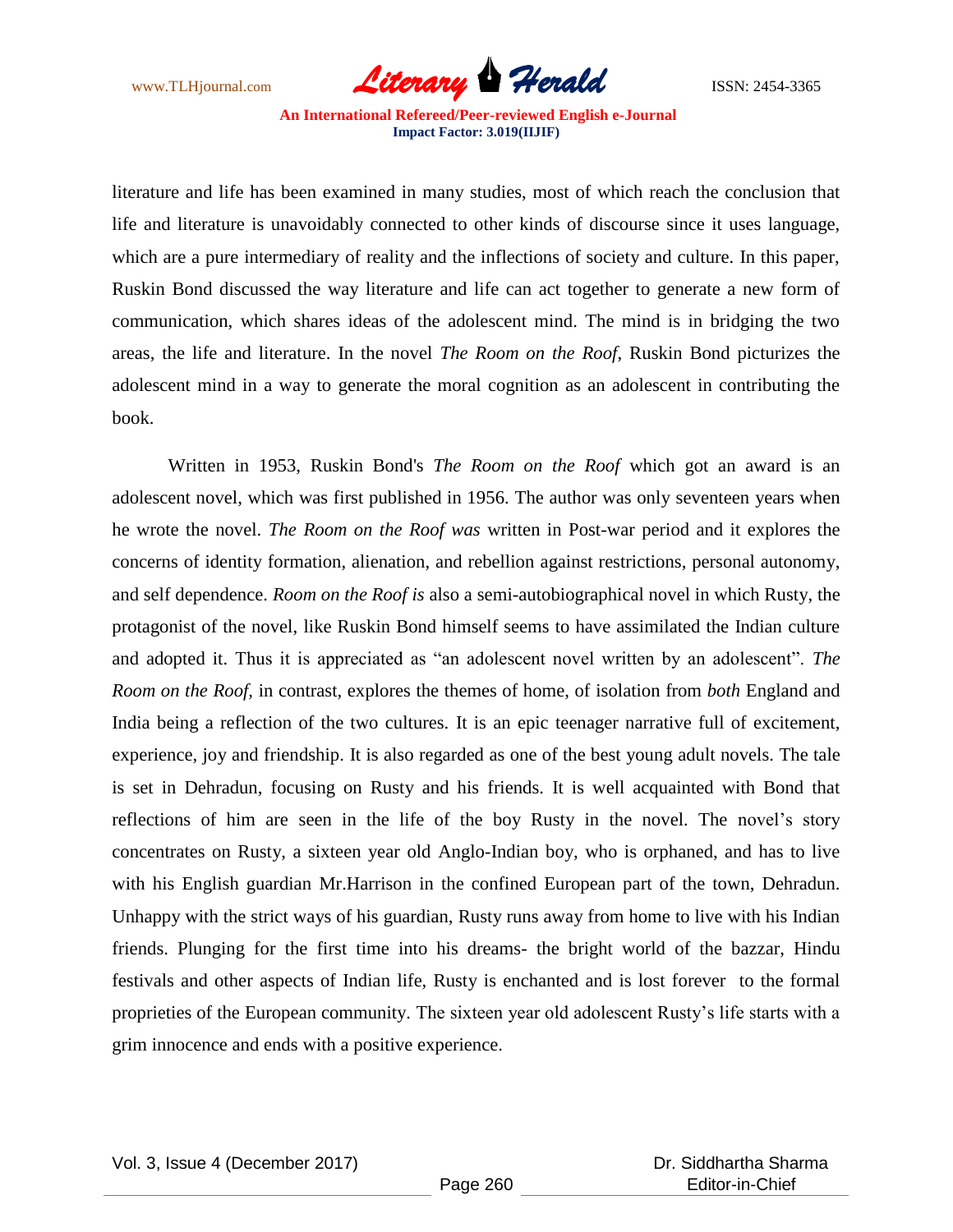

Same as that of Rusty, the author Ruskin Bond too has a dual heritage. He was born as an Englishman during the British regime in India. As he grew up India became free. Though most of English and Anglo-Indian families returned to U.K. and many others stayed in India, Ruskin Bond's family also settled in India. When others were passing through postcolonial trauma of displacement, of loss of country, friends and parents, of insecurity and of finance, Ruskin Bond experienced the trauma of a loss of identity. He explored his roots in India; because the question of filial relationship made him restless. But there was nothing common with other English people except pigmentation. When he grew up, he was really fascinated by India. Some of his stories portray the colonial and postcolonial India. Ruskin Bond himself saw both Pre and postindependent India. He also observed the transition period both in India and Britain. At the end of British rule both colonial and colonized struggled for their future and identity, and Ruskin Bond writes in *A Town Called Dehra* to the following effect: "The exodus of British and Anglo Indian families was beginning even as the war ended. For some the choice was a hard one. They had no prospects in England, no relatives there. And they had no prospects in India unless they were very well qualified." (24)

Thus, Ruskin Bond and the adolescent protagonist Rusty has the similarity in the Indian background, the Indian life, lifestyle and the age group. Rusty and his friends were intercultural and interesting. The gripping part of the plot is when they all gather at bazzar, at the chat shop and have spicy snacks. The author guaranty assures that we will admire them because the reasons for their true friendship and immense unconditional love. In fact this is the reason to believe this novel is so brilliant.

As a writer, Ruskin Bond does not think himself superior to Indians nor does he apologize for Europeans m his stories. He feels comfortable with both the cultures. There exists no tension between the two cultures the East and the West. In *Ways of Seeing* John Berger cautions that "The way we see things is affected by what we know or what we believe" (8). He lived in both colonial and postcolonial in India and as a result of globalization and postcolonialism, he is close to diverse cultures that developed with the passage of time and this he depicts in his stories.